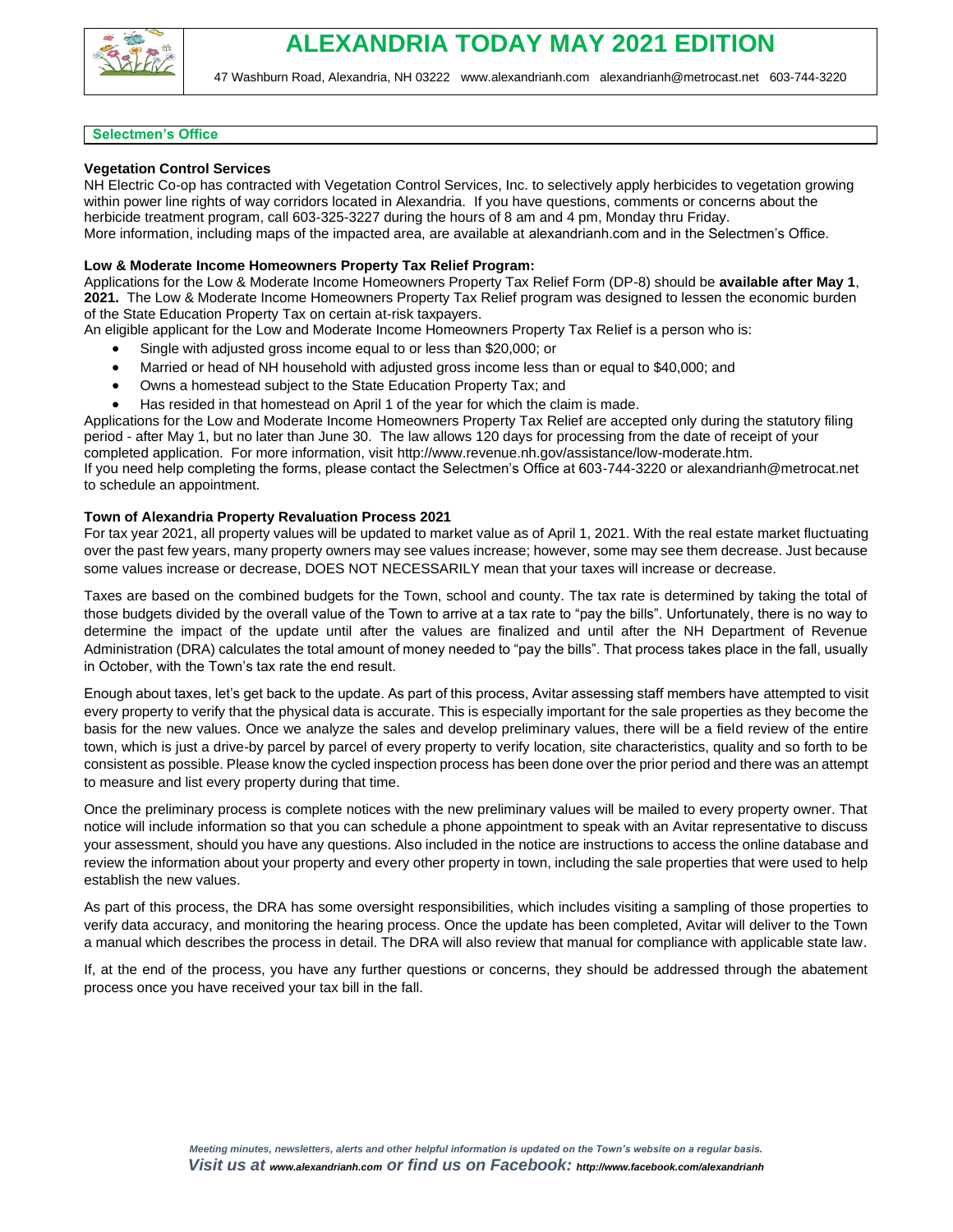

# **Grafton County Broadband Committee**

The Grafton County Broadband Committee is surveying households and businesses to determine the feasibility of providing a backbone network through population centers through a combination of building new fiber optic cable where there are obvious gaps and optimizing existing infrastructure. The backbone would be available for municipalities to then tap into that network and run additional fiber optic cable through their municipalities. This type of survey is a critical first step in the planning process of a new broadband internet network and will be used to guide the Committee's work in facilitating the creation of a network that better serves the region's needs

The survey is meant to establish a baseline of what speed and quality of internet service is available in the Grafton County region and where, and whether improved service would be desired by Grafton County residents. Understanding this information is a critical step in determining the feasibility of a fiber network in the area.

Link to the survey can be found on the following website: https://www.co.grafton.nh.us/broadband-committee/

If you have any questions about this survey or the project as a whole, please contact Carina Park at [toc.cp@camptonnh.org.](mailto:toc.cp@camptonnh.org) For more information about this project, visit [https://www.co.grafton.nh.us/](https://www.google.com/url?q=https://www.co.grafton.nh.us/&sa=D&source=editors&ust=1619702276359000&usg=AFQjCNFhwIFYhYdsxudKJzvH4spgeKhiEQ)



**Alexandria Waste Management Committee 05/21** 



**Recycling is contagious; You set the example, and others will follow**

*Trivia Quiz Question for the Month:* How many plastic bags are used daily in the U.S.? (see bottom of newsletter article for correct answer)

### **Money in our Pockets**

In March our total revenue received from recyclables was only \$264 generated from aluminum cans – the good news is that we have received \$717 for light tin on 4/1, which will be reported in next month's numbers. There was no adjustment for glass credited in March. Through March 2021, we have realized a net savings of \$994. That is about \$250 behind last year at this time; however, last year's March figures included a 1st quarter adjustment for glass of \$354 (which we have not yet received for 2021) and \$173 for light tin. As reported last month, we have not yet set an objective for 2021; however, the markets appear to have stabilized somewhat and there is every reason to anticipate that saving will equal or exceed last year. As you know, in addition to saving us money, your efforts to recycle have a positive impact on our environment and preserve our natural resources for all to enjoy.



### **What's New at the Transfer Station**

The 6 April TSSC meeting was devoted to discussing the summary of responses received as the result of the questionnaire. Further discussion is required as to specifics, but general agreement was reached on what items will be included in the initial phase of the relocation and this information was given to Erin. Initial permitting will allow the development of the gravel excavation process, which will require only minimal construction efforts outside of an access road. Initial permitting will also allow the 'alteration of terrain'

needed to prepare the layout area and begin work for the transfer station facility. Details of the exact layout design and the specifics of the build designs still need to be finalized; however, agreement as to what is needed has been reached and we are in the process investigating various options to meet these needs, including "lease to purchase" options available for large ticket items such as compactors and balers.

There was no formal meeting held on 20 April. Prior to the regular scheduled mtg. George spoke with Erin for an update and was told that things were basically the same as on April 6th, so the meeting was postponed. Erin is moving ahead with the permitting process for the alteration of terrain; however, the layout for the transfer station facility needs to be finalized. It was decided that our next meeting will depend on progress Erin is able to make on providing a layout design for our review. Meanwhile, work on the gravel pit portion of the land development continues. Several residents showed up unaware the meeting had been postponed and George updated them on the progress to date. The next tentatively scheduled meeting is 4 May, but that is subject to change depending on progress realized on the layout design.

Paul Sirard has joined the TSSC team.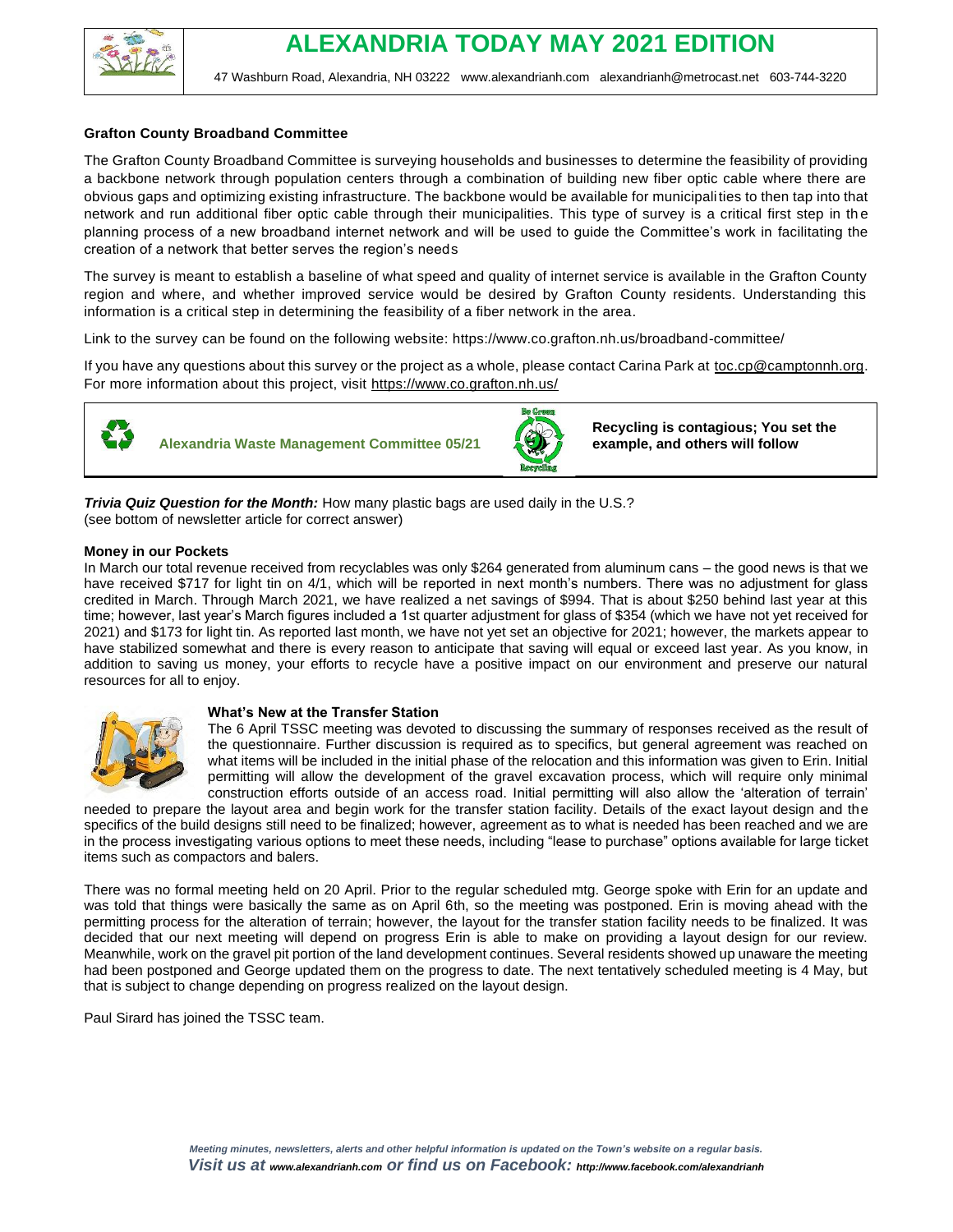



Over the last several months I've been discussing various sections of the Solid Waste Ordinance which governs the operation of the facility. This month's discussion will cover Section 8 (Compliance) and Section 9 (Amendment) and will conclude the Ordnance review. Residents are encouraged to visit the Transfer Station webpage and familiarize themselves with the complete Solid Waste Ordinance document. Provisions in this document will apply to the new facility when it becomes operational.

### **SECTION 8: COMPLIANCE: ADMINISTRATION/ENFORCEMENT**

8.1 Authority of Supervisor. The facility Supervisor may refuse the use of the facility to any person who misuses the facility, violates this Ordinance, or does not have the proper permit. The Supervisor may reject any solid waste or recyclable material brought into the facility. Alexandria Transfer Station Town of Alexandria, New Hampshire Solid Waste District Ordinance 7.

8.2 Selectmen's Authority. The selectmen may adopt additional regulations as appropriate to administer the day-to-day operations of the facility to further implement this Ordinance or to carry out the purpose specified in Section 1.

8.3 Compliance required. No person shall use the facility in violation of this Ordinance, or any regulations promulgated by the selectmen under the authority hereof. Violation of any such regulations shall be deemed to be a violation of this Ordinance.

8.4 Penalties. Any person who violates this Ordinance or a regulation adopted by the selectmen under this ordinance shall be subject to a penalty not to exceed \$500.00 for each day of the violation, with each day constituting a separate violation. The selectmen, as enforcing officials, may utilize summons and notice of fine procedures as authorized by New Hampshire RSA 149-M:13 and RSA 502-A: 19-b.

**SECTION 9: AMENDMENT** This ordinance may be amended or rescinded by a majority vote of the Board Selectmen following a public hearing, notice of which shall be posted in two public places and published in one newspaper of general circulation.

The Solid Waste Ordinance ensures that our facility operates under the guidelines established by the state, county, and the town. It is designed to protect the environment and the safety of the citizens of Alexandria. Please abide by these guidelines and appreciate that the staff at the transfer station is only doing their job by enforcing them.



The crew at the transfer station has asked me to remind our residents to break-down your boxes before throwing them into the container. You may not realize it, but on average a flattened box takes up <10% of the space as a non-flattened one. So, what does that mean? It means that a staff member at the transfer station has to compact non-flattened cardboard 9 times more often, which cost us money in terms of time and fuel expense. Please take a moment to break down your boxes before throwing them into the container. Thank you.

### **Everyone Can Contribute**

**Where the Plastic Meets the Road -** MacRebur, a Scottish startup company has developed a method for supplementing conventional bitumen asphalt with rice sized grains of recycled plastic, producing a stronger and more durable pavement. The company describes MR6 as a high-performance asphalt binder additive that reduces the amount of bitumen needed to make asphalt, simultaneously reducing the amount of oil going into pavement and finding a use for the millions of pounds of waste plastic that now go into landfills every year. According to the company, pavement made with the material has higher tensile strength than conventional asphalt, better cohesion and adhesion and much better resistance to rutting and cracking. As a result, roads last longer and cost less to maintain. "MR6 can be added into every ton of asphalt produced without any modifications being required by the asphalt manufacturing plants," the company website says. Greg White, a paving engineer at Australia's University of the Sunshine Coast, who has studied products from the Scottish company MacRebur, added: "For those properties we can test, there's absolutely no doubt that if you put the right plastic in the asphalt, you can improve the properties of the surface."

MacRebur isn't the only company using plastic in road mix. The city of Vancouver has partnered with GreenMantra of Toronto and is paving its streets with asphalt containing a binder made from recycled plastic. The mix is said to flow at lower temperatures than conventional asphalt and doesn't look any different than ordinary pavement. The process adds 1% to 3% in costs but could get cheaper as its use becomes more widespread. A Dutch company is developing a way of producing hollow-core road sections from recycled plastics. The material reportedly lasts three times as long as conventional pavement. Techisoil Industries of California is also experimenting with "plastic roads" in California.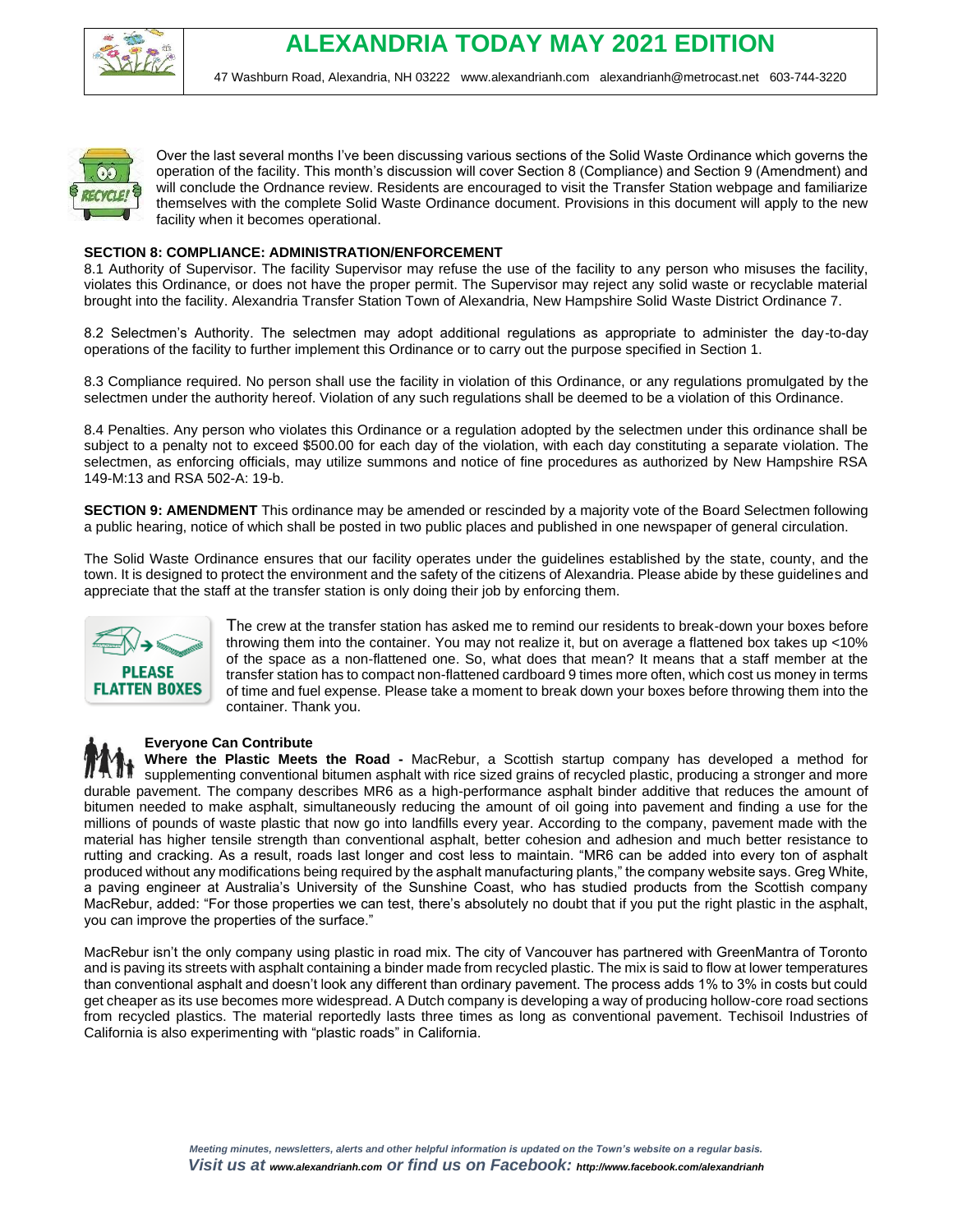



Creative ideas for recycling, reusing items, and interesting articles or websites offering recycling ideas are always welcome as are comments and suggestions about the newsletter articles. Please submitted your comments to: steve.whitman@hotmail.com; be sure to state "recycling comments" in the subject. In some cases, with the author's permission, comments may be printed in subsequent issues.

Answer to trivia question: We use over 380 billion plastic bags in the U.S. annually; that's over 1 billion plastic bags per day, and <5% of these bags are recycled. Plastic bags are recyclable, but they do require special handling. Many grocery stores accept plastic bags for recycling. Pleased find one near you and recycle.

# **Supervisors of the Checklist**

### **Verification of the Checklist**

N.H. law requires that the Supervisors of the Checklist verify the checklist every ten years. Any person on the checklist who has not voted in the past four years must re-register to remain on the checklist. The Supervisors are sending letters of notification to these voters at the address they provided when they registered.

The Supervisors of the Checklist will hold sessions for re-registering voters who have not voted since April 2017, also accepting applications for new voter registration, requests for the correction of the checklist, and change of political party affiliation.

These sessions will be held from 11 am to 2 pm at Town Hall, 45 Washburn Road, Alexandria on the following Dates: Saturday, May 1, 2021 Saturday, June 26, 2021 Saturday, July 24, 2021

Voters may also re-register at the Town Clerk's office during the Town Clerk's regular hours. Voters may check party affiliation online at: https://app.sos.nh.gov/public/partyinfo.aspx.

**Town Clerk/Tax Collector's Office** 

# **DOG LICENSES**

Every owner or keeper of a dog 4 months old or older shall register the dog annually with the town clerk. At the time of registration, the owner will receive a metal tag with the following information - name of the town, year of the issue of the license and its registered number. This tag is to be affixed to the dog's collar. Regardless of when the license is obtained, it shall be effective from May 1 of each year to April 30 of the subsequent year. To prevent the initiation of a late penalty of \$1.00 per month, please renew your dog license by April 30<sup>th</sup>. If you wish to license your dog by mail, visit our website to download the form on the Town Clerk/Tax



**All Dog Licenses expire on April 30**.

202**1** Dog Licenses are NOW AVAILABLE.

Dog Fees are as follows:

verification at the time of license.

| Puppy (Up to Seven Months)                                                                                                                     | \$6.50  |  |  |
|------------------------------------------------------------------------------------------------------------------------------------------------|---------|--|--|
| Spayed or Neutered                                                                                                                             | \$6.50  |  |  |
| <b>Unaltered Male/Female</b>                                                                                                                   | \$9.00  |  |  |
| Senior(Dog owned by Senior Citizen, 1 <sup>st</sup> dog only)                                                                                  | \$2.00  |  |  |
| Group (5 dog minimum)                                                                                                                          | \$20.00 |  |  |
| Vaccination Required - Before a license is issued the owner or                                                                                 |         |  |  |
| keeper of the dog, must furnish verification that the dog has been<br>vaccinated against rabies. If a valid rabies certificate is on file with |         |  |  |

the clerk, the owner shall not be required to produce such

**WELLINGTON STATE PARK PASSES**

Collector's page at alexandrianh.com. .

Wellington State Park Beach passes are not yet available. We will update our website and Facebook page when they become available. Thank you for your patience.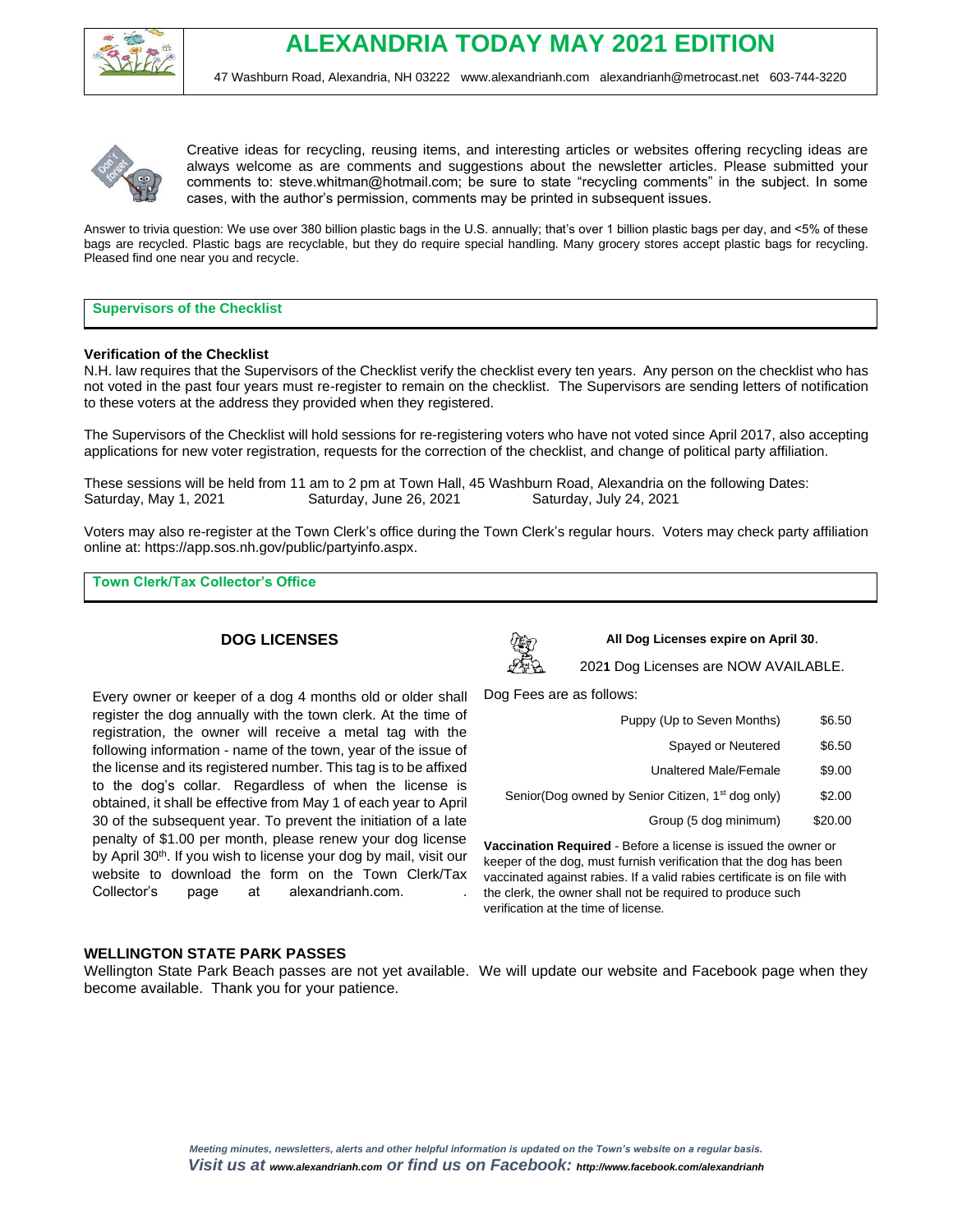

### **Alexandria Conservation Commission**



Look around; spring really is here. New life is showing up everywhere in the plant an animal kingdom. This month the Conservation Commission would like to remind everyone not to 'rescue' young birds, turtles, snakes, or animals. Although they may appear to be abandoned or in need of help, chances are that they are fine, and their mother is keeping a close eye on them.

Our woodland friends are like humans and have to learn how to survive. Often youngsters are left "on their own" (but rarely out of mother's sight) to learn hunting skills and how to sense danger. Human intervention, no matter how well intended, is a determent to this learning process. In the state of New Hampshire, only licensed wildlife rehabilitators are permitted to keep wild animals in captivity. If you see an animal that appears to be in distress, contact a New Hampshire Conservation Officer or the New Hampshire Fish & Game; they are trained and qualified to properly handle the situation.

Another sign of spring is the increased yard and garden activity. Flower beds being cleaned out, shrubs being pruned back, gardens tilled, and lawns raked, rolled, and fertilized. Often the materials raked from the lawn and flower beds make ideal material for backyard compost piles; if you don't currently have one, now would be a good time to start one. If you choose to fertilize your lawn and gardens, the Conservation Commission recommends using natural, organic material; however, if you do use a commercial, non-organic compound, please be sure to follow the manufacturer's instructions regarding amounts and application – too much fertilizer can be harmful to plants and the run-off can pollute ground water. It's a good idea to have your soil tested before applying any fertilizer. DIY test kits can be purchased at local garden centers or you can contact the Cooperative Extension Service at UNH (603) 862-1520.

Enjoy the spring season and be mindful of all those things which make nature the wonder that it is.

**Other Local Events/Organizations**



**BLOOD DRIVES Wednesday, May 5, 2021 from 12:30 pm to 5:00 pm** Marian Center, 17 West Shore Road, Bristol, NH

**Tuesday, May 18, 2021 from 12:30 pm to 5:00 pm** Marian Center, 17 West Shore Road, Bristol, NH